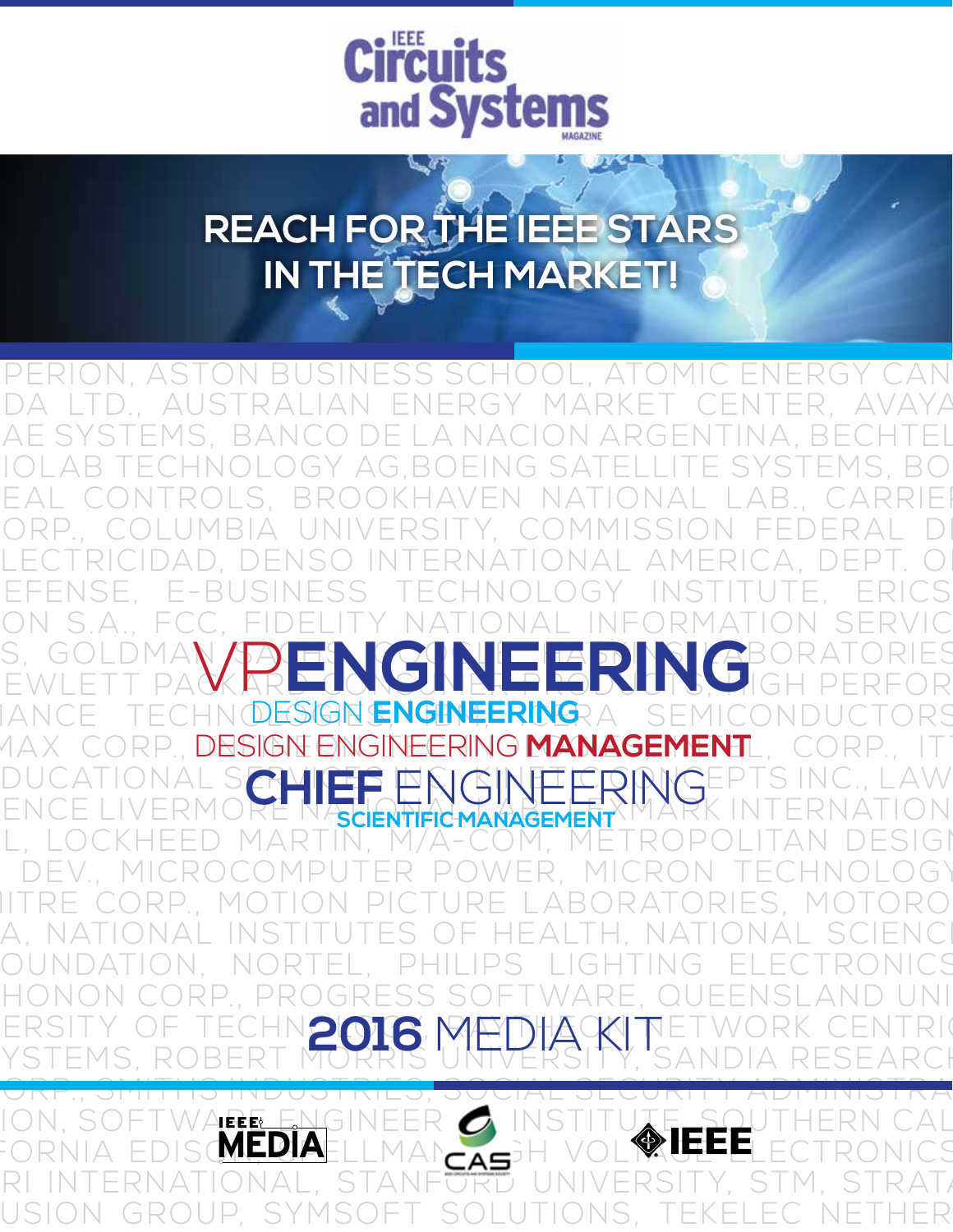## GAIN MARKET ADVANTAGE

IEEE Members are power players. The facilities that they influence are spending significant sums on technology purchases, making them prime sales targets for marketers' messages.

# 89%\*

of IEEE Members state that their recommendations are ultimately specified or purchased

# 87%\*

are involved in setting the direction for their organization's design engineering/R&D initiatives

# 4%\*

often specify/recommend by brand, with 63% of their recommendations taken most often



#### IEEE MEMBERS' PURCHASING CATEGORIES\*

| 77% | <b>Computer hardware</b>             |
|-----|--------------------------------------|
| 69% | <b>Test and measurement products</b> |
| 57% | <b>Simulation software</b>           |
| 57% | <b>Circuits and systems</b>          |
| 53% | <b>Computing and graphics</b>        |
| 51% | Power and energy equipment           |
| 49% | <b>CAD/CAM/CAE systems</b>           |
| 49% | Internet applications                |
| 47% | <b>Embedded systems</b>              |
| 45% | <b>Control technologies</b>          |
| 45% | <b>IC/semiconductors</b>             |
| 41% | <b>Scientific computing</b>          |
| 41% | <b>Business/ERP software</b>         |
| 40% | <b>Power solutions</b>               |
| 38% | Security systems and solutions       |
| 36% | Programmable logic (FPGAs)           |
| 33% | Electromagnetic technology           |
| 32% | <b>Microwave RF</b>                  |
| 30% | Intelligent systems                  |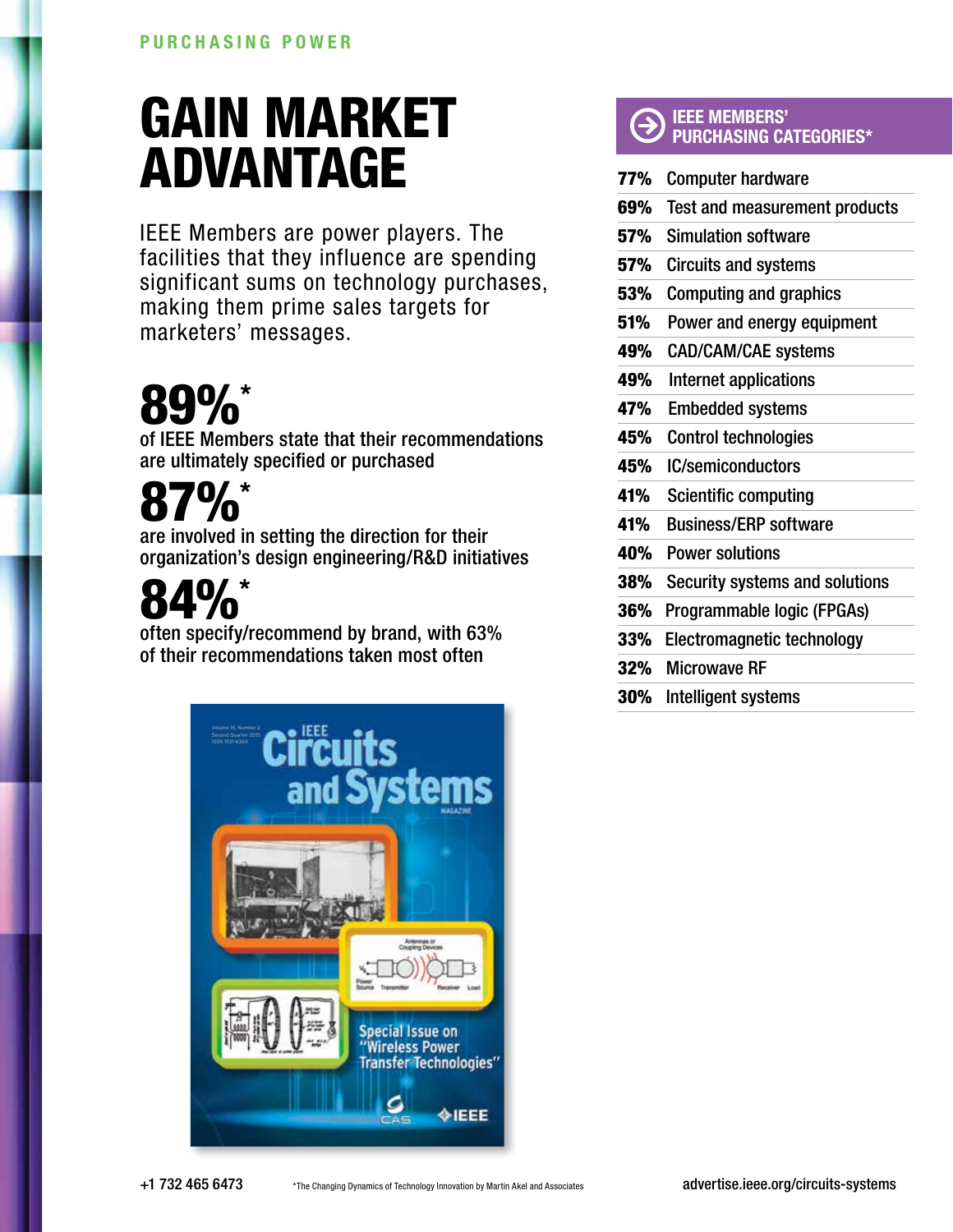## Designed for engineers at the forefront of technology

The IEEE Circuits and Systems Society is comprised of a global community of nearly 12,000 leading innovators who explore how technology drives industry and impacts modern society and business - both today and tomorrow.

- They develop industry standards in a wide range of technologies
- Their exclusive and authoritative peer-reviewed editorial and standards are the most highly-cited in U.S. and European patents and IEEE journals
- They sponsor annual conferences and meetings including the IEEE International Symposium on Circuits and Systems

### IEEE CAS-S Marketing



*IEEE Circuits and Systems Magazine* readers are involved in the design, development and implementation of products and services for circuits, systems, and signal processing.

Paid Circulation – 11,722 Frequency – Quarterly

### Reach the largest concentration of high-tech professionals in the market. Contact your local IEEE Media sales representative for more information today!



Reach the largest concentration of high-tech professionals in the field.\*



Senior Management 19%



Engineering & Engineering Management 43%



Business & Industry 82%

**KEY PRODUCTS** 

| <b>Biomedical Circuits and Systems</b>                                    |
|---------------------------------------------------------------------------|
| <b>Communications Systems</b><br>and Equipment                            |
| <b>Computers</b>                                                          |
| <b>Computer-Aided Network Design</b>                                      |
| <b>Integrated Circuits</b>                                                |
| <b>Microprocessors</b>                                                    |
| <b>Multimedia Systems</b>                                                 |
| Neural Systems                                                            |
| <b>Power Electronics</b>                                                  |
| Power Systems                                                             |
| <b>Semiconductors</b>                                                     |
| Sensory Systems                                                           |
| <b>Signal Processing</b>                                                  |
| Software                                                                  |
| <b>Test Equipment and Instrumentation</b>                                 |
| <b>VLSI Systems and Applications</b>                                      |
| <b>Circuits and Systems Engineering</b><br><b>Reference and Textbooks</b> |
| <b>Circuits and Systems Engineering</b><br><b>Programs and Courses</b>    |
|                                                                           |